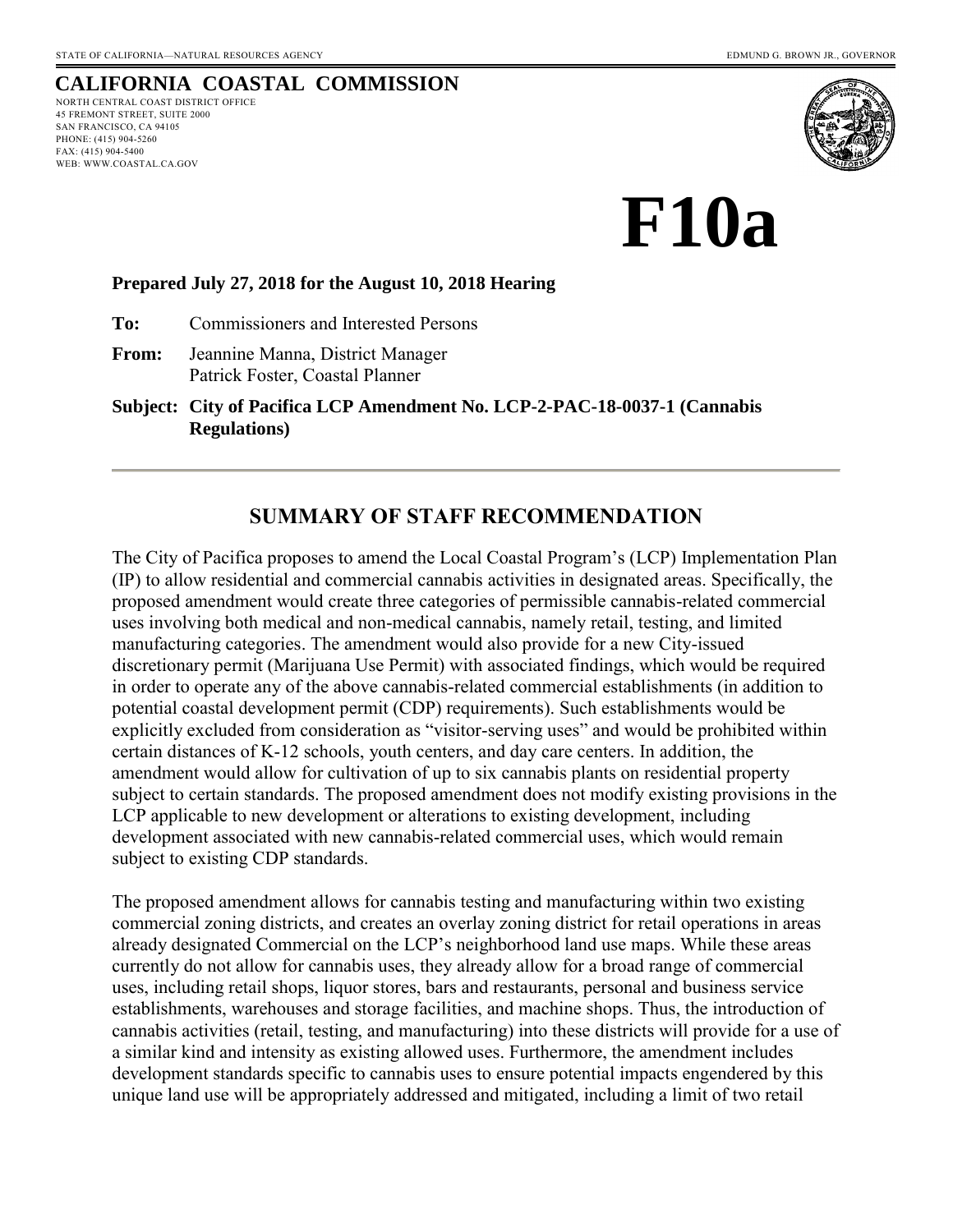establishments in certain designated neighborhoods to ensure that such commercial uses will not predominate in any particular area of the City.

The outdoor cultivation of up to six cannabis plants for personal use would only be permitted on the property of a private residence, and would be further limited by requirements related to setbacks, security, and screening. Given the amendment does not propose to allow for commercial marijuana cultivation, additional related impacts to community services such as water supply and energy use are not at issue at this time.

In short, the proposed IP amendment allows for limited outdoor cultivation for personal use and adds cannabis activities to existing commercial zones that already allow for uses of a similar type and scope, and includes additional protective standards to address cannabis-specific concerns. The amendment will not cause any impacts to coastal resources, and can be found consistent with and adequate to carry out the certified Land Use Plan (LUP), as submitted. Therefore, staff recommends that the Commission find the proposed amendment consistent with and adequate to carry out the policies of the LUP, and that the Commission approve the amendment as submitted. The motion and resolution are found on page 4 below.

#### **Staff Note: LCP Amendment Action Deadline**

This proposed LCP amendment was filed as complete on June 25, 2018. It amends the IP only, and thus the 60-day action deadline is August 25, 2018 (pursuant to Coastal Act Sections 30513 and 30514(b)). Therefore, unless the Commission extends the action deadline (it may be extended by up to one year per Coastal Act Section 30517), the Commission has until August 25, 2018 to take a final action on this LCP amendment.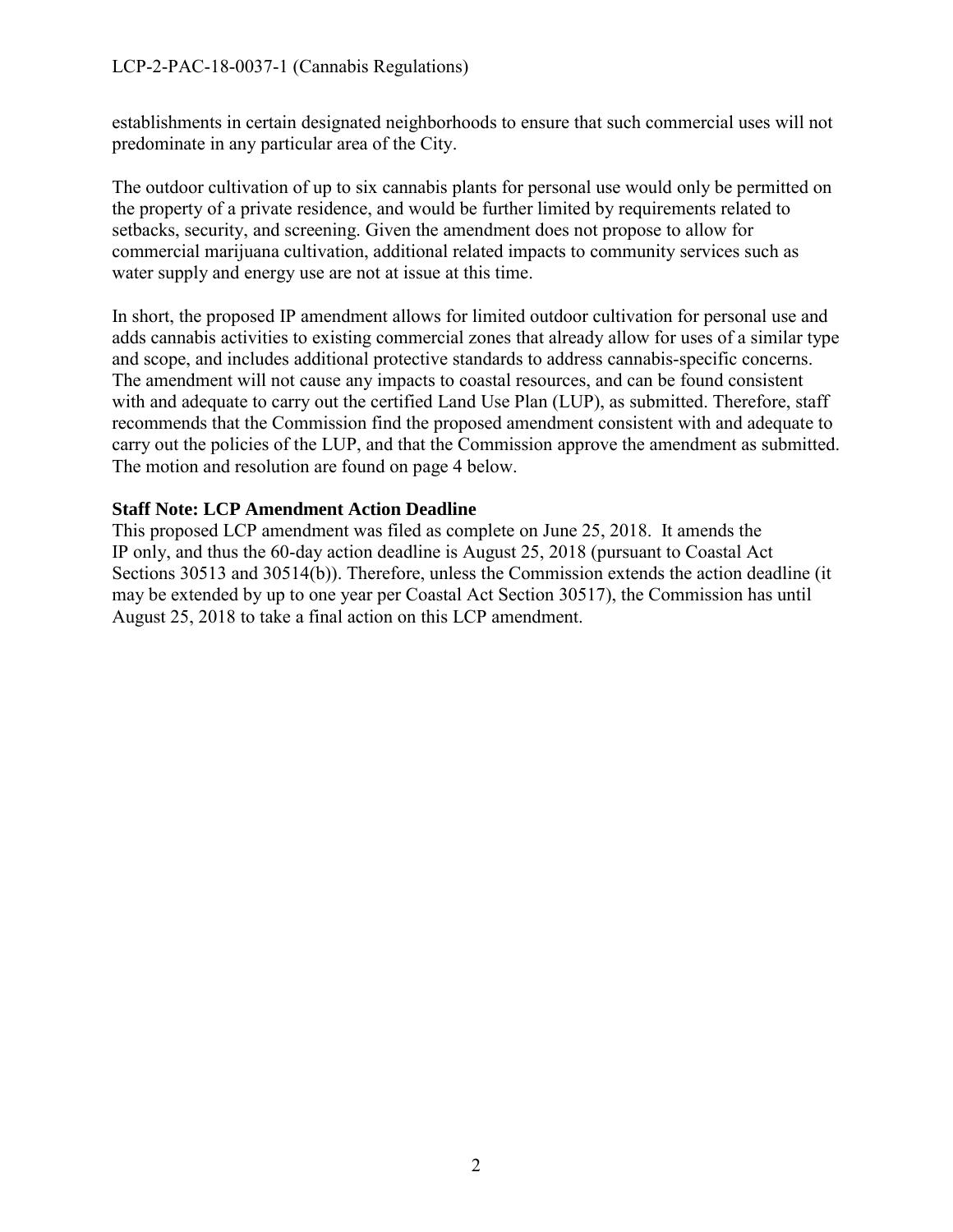## **TABLE OF CONTENTS**

## **EXHIBITS**

Exhibit 1 – City of Pacifica's Proposed LCP Amendment Exhibit 2 – City of Pacifica's Proposed Overlay and Zoning Maps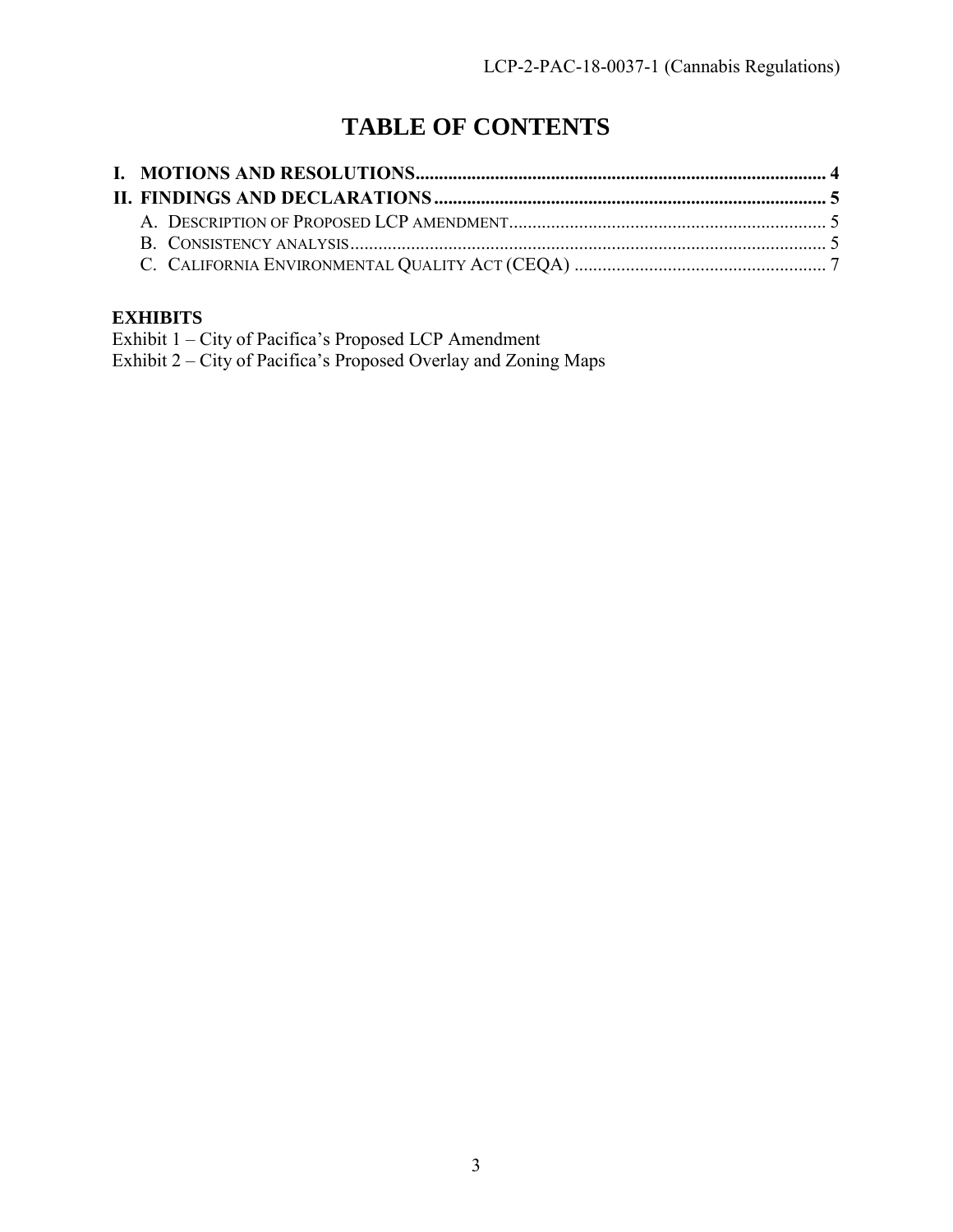## <span id="page-3-0"></span>**I. MOTION AND RESOLUTION**

Staff recommends that the Commission, after public hearing, approve the proposed LCP Implementation Plan (IP) amendment as submitted. This amendment applies to the IP only, so the Commission needs to make only a single motion in order to act on this recommendation. Thus, staff recommends a **NO** vote on the motion below. Failure of the motion will result in the certification of the IP amendment as submitted and adoption of the following resolution and findings. The motion passes only upon an affirmative vote of a majority of the Commissioners present.

*Motion: I move that the Commission reject Implementation Plan Amendment LCP-2- PAC-18-0037-1 as submitted by the City of Pacifica, and I recommend a no vote.* 

<span id="page-3-1"></span>*Resolution: The Commission hereby certifies Implementation Plan Amendment LCP-2- PAC-18-0037-1 as submitted by the City of Pacifica and adopts the findings set forth below on the grounds that the amendment is consistent with and adequate to carry out the certified Land Use Plan. Certification of the Implementation Plan amendment complies with the California Environmental Quality Act because either 1) feasible mitigation measures and/or alternatives have been incorporated to substantially lessen any significant adverse effects of the plan on the environment, or 2) there are no further feasible alternatives or mitigation measures that would substantially lessen any significant adverse impacts which the Implementation Plan amendment may have on the environment.*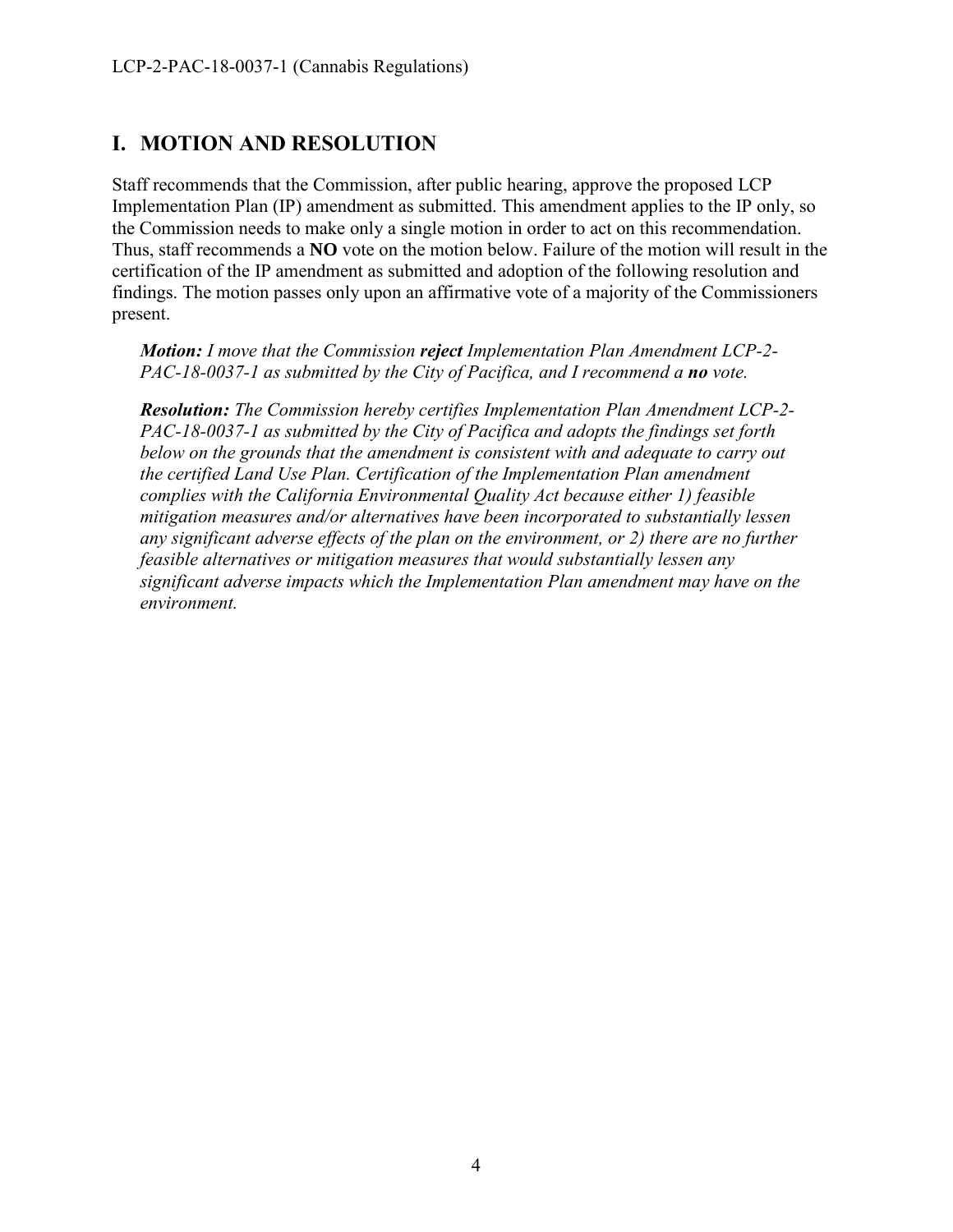## <span id="page-4-0"></span>**II. FINDINGS AND DECLARATIONS**

## **A. DESCRIPTION OF PROPOSED LCP AMENDMENT**

The proposed amendment would make changes to the City's certified Local Coastal Program (LCP) related to residential and commercial cannabis activities. Specifically, key provisions of the proposed amendment would modify the City's LCP Implementation Plan (IP) to: (1) create three categories of permissible cannabis-related commercial uses involving both medical and recreational cannabis, namely retail, testing, and limited manufacturing operations; (2) provide for a new discretionary permit (Marijuana Use Permit) with associated findings, in order to operate a cannabis-related commercial use (in addition to potential coastal development permit (CDP) requirements); (3) establish an overlay zoning district to regulate the location of marijuana retail operations; (4) prohibit all marijuana operations within certain distances of K-12 schools, youth centers, and day care centers; (5) exclude cannabis-related commercial uses from consideration as "visitor-serving uses"; and (6) allow outdoor cultivation of up to six cannabis plants on residential property subject to certain standards. The proposed amendment does not modify existing provisions in the LCP applicable to new development or alterations to existing development, including development associated with new cannabis-related commercial uses, which would remain subject to existing CDP standards. Please see **Exhibit 1** for the proposed IP amendment text.

## <span id="page-4-1"></span>**B. CONSISTENCY ANALYSIS**

## **Standard of Review**

The proposed amendment affects only the IP component of the City of Pacifica LCP. The standard of review for IP amendments is that they must be consistent with and adequate to carry out the policies of the certified LUP. Applicable City of Pacifica LUP policies generally dictate appropriate commercial uses and provide guidelines for community cohesion and services in the neighborhoods impacted by the proposed IP amendments. Specifically, these LUP policies include:

## *Coastal Land Use Designation Definitions*

*Commercial - indicates the variety of potential commercial uses the City might attract, including visitor-serving commercial, retail commercial, office, heavy commercial and*  light industrial. The type of commercial recommended for a site is stated in the General *Plan Land Use Description. (C-15)* 

#### *West Sharp Park*

*Integral to the successful implementation of a vibrant commercial Palmetto strip is the creation of a visually attractive streetscape. (C-36)* 

#### *Sharp Park Municipal Golf Course – West Fairway Park – Mori Point – Rockaway Beach*

*Although visitor-serving uses should predominate, a mixture of some local-serving businesses, such as offices and personal service establishments will complement the area and meet community needs. (C-45)* 

## *Pedro Point – Shelter Cove*

*The designated land use for this area is commercial with emphasis on coastal related*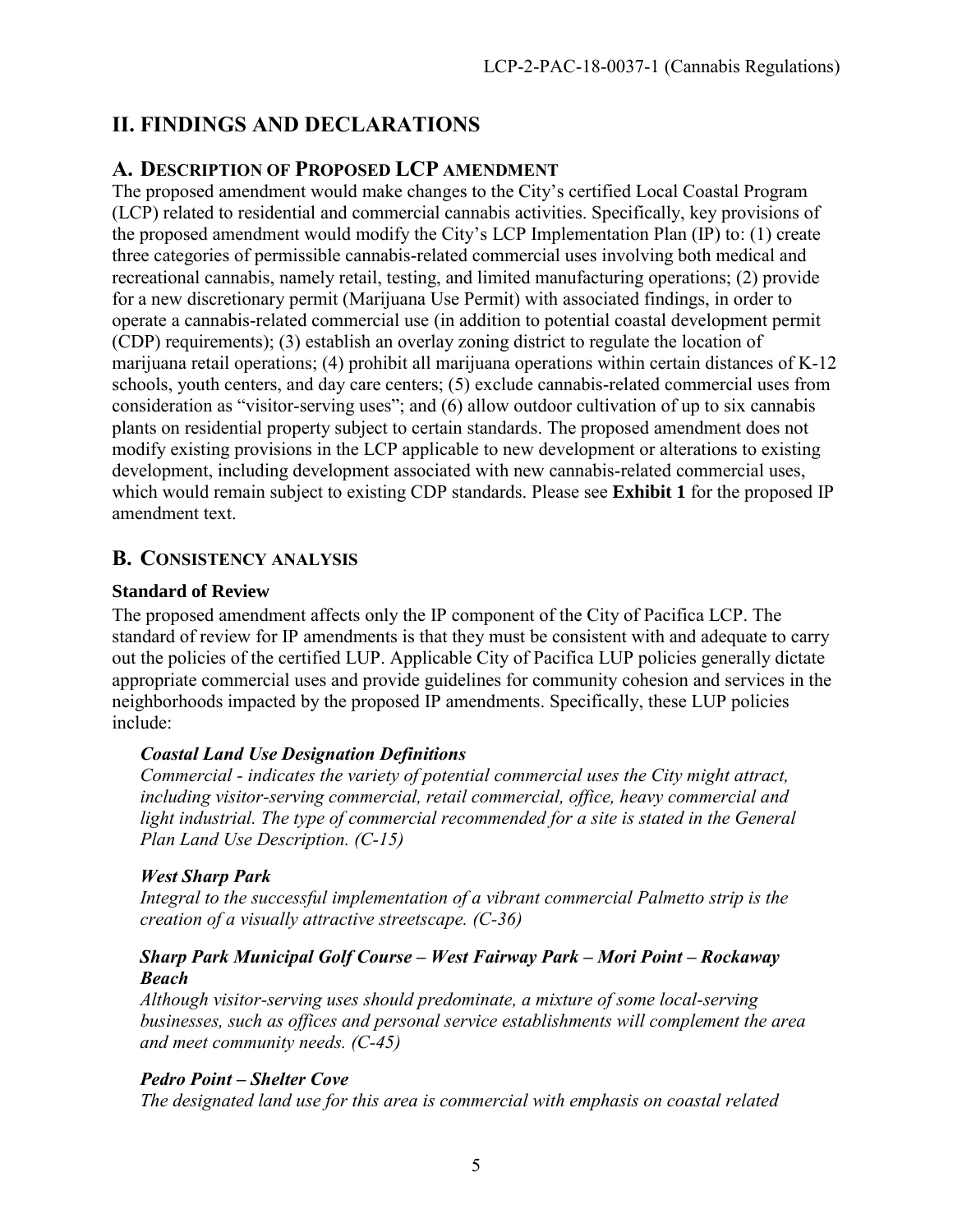*and/or visitor-serving uses … this small, oceanside commercial center could be rejuvenated and expanded to become an attractive visitor destination, as well as provide for neighborhood retail needs. (C-55)* 

## *Plan Conclusions*

*Neighborhood serving commercial uses to support local residents' needs shall also be allowed in designated coastal neighborhoods, but shall not predominate. (C-107)* 

*If the capacity of community services is approached, priority among allocations shall be given to new coastally-dependent land uses, essential public services, public recreation, visitor-serving commercial uses and other coastal uses designated in the certified Coastal Plan. Needed facility expansion shall be phased so that allocations among uses are not necessary. (C-110)* 

## **IP Amendment Consistency Analysis**

The proposed amendment establishes three categories of permissible marijuana-related activities ("Marijuana Operations"), including Marijuana Retail Operations, Marijuana Manufacturing Operations, and Marijuana Testing Operations.

Marijuana Manufacturing Operations would be limited to the C-3 (Service Commercial) zoning district, an existing zoning district within the City's certified LCP. Such operations would function as light industrial land uses in that they would combine already extracted compounds into various products such as foods, lotions, and medicines, but would not be permitted to conduct hazardous extraction processes utilizing volatile or non-volatile solvents associated with a heavy industrial land use. Marijuana Testing Operations would be limited to the existing C-2 (Community Commercial) or C-3 (Service Commercial) zoning districts, and would operate as business service establishments. Specifically, they would examine marijuana products for other businesses but would not be licensed to sell or manufacture marijuana products. Marijuana Retail Operations would function as retail commercial uses, limited to a new Marijuana Operation Overlay (MO) zoning district in five neighborhoods throughout the City, three of which are in the coastal zone (West Sharp Park, Rockaway Beach, and Pedro Point).

While the affected, existing zoning districts (C-2 and C-3) currently do not allow for cannabis uses specifically, these areas are designated Commercial pursuant to the LUP, and thus they already allow for a broad range of commercial uses including retail shops, liquor stores, bars and restaurants, personal and business service establishments, warehouses and storage facilities, and machine shops. Likewise, the new MO overlay district would be established entirely within areas already designated Commercial on the neighborhood land use maps that have historically been in commercial use and remain in commercial use today. Thus, the introduction of commercial cannabis activities, including retail, manufacturing, and testing into these districts allows a use of similar kind and intensity as other uses allowable within these commercial zoning districts. Furthermore, the amendment includes standards specific to cannabis uses so as to appropriately address potential impacts engendered by this unique land use, including with respect to visual impacts and community character. For example, all Marijuana Operations must be appropriately set at least 600 feet from K-12 schools or youth centers, and at least 200 feet from day care centers. All such operations must also obtain approval of a City-issued Marijuana Use Permit (MUP) prior to commencing operations, which would require the design of the subject storefront